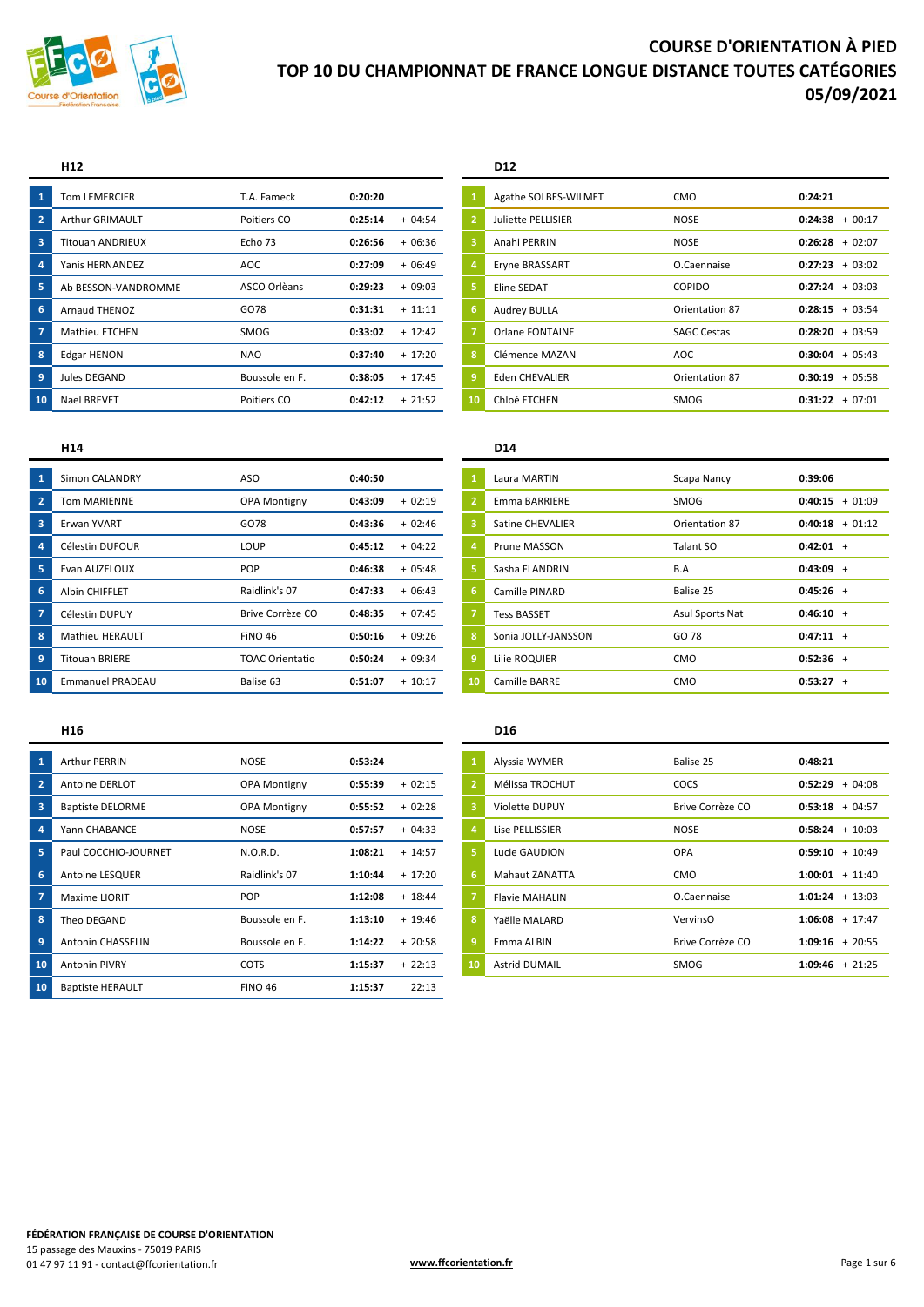

| $\mathbf{1}$            | Guilhem VEROVE         | <b>T.A.D.</b>             | 1:05:05 |           |    | Lilou PARIGOT             | A.S.Quetigny           | 0:53:39             |
|-------------------------|------------------------|---------------------------|---------|-----------|----|---------------------------|------------------------|---------------------|
| $\overline{2}$          | <b>Bastien THENOZ</b>  | GO 78                     | 1:09:10 | $+04:05$  |    | Sarah GHIBAUDO            | <b>OE42</b>            | $0:56:06 + 02:27$   |
| $\overline{\mathbf{3}}$ | Matéo CHEVALIER        | Orientation 87            | 1:16:27 | $+ 11:22$ |    | <b>Justine PELLISSIER</b> | <b>NOSE</b>            | $+03:49$<br>0:57:28 |
| 4                       | Corenthin BUFFARD      | <b>OPA Montigny</b>       | 1:17:14 | $+12:09$  |    | Ana HEURTAUX              | VIK'AZIM               | $+06:00$<br>0:59:39 |
| 5                       | <b>Mathias LATASTE</b> | COColmar                  | 1:19:00 | $+13:55$  |    | Liv CHARBONNIER           | <b>NOSE</b>            | $1:01:42 + 08:03$   |
| 6                       | <b>Louison MENA</b>    | <b>TOAC Orientatio</b>    | 1:19:02 | $+ 13:57$ | 6  | Mélissa JOLLY-JANSSON     | GO 78                  | $1:03:41 + 10:02$   |
| $\overline{7}$          | Elie REBOULLET         | OE42                      | 1:20:48 | $+ 15:43$ |    | <b>Elise CARPREAU</b>     | <b>TOAC Orientatio</b> | $1:04:02 + 10:23$   |
| 8                       | Gaby ARNAULT           | Poitiers CO               | 1:22:18 | $+17:13$  | 8  | Coline BOURGEOIS          | Brive Corrèze CO       | $1:05:51 + 12:12$   |
| 9                       | <b>Romain PICHARD</b>  | <b>Asul Sports Nature</b> | 1:23:01 | $+ 17:56$ |    | Emilie DIEZ               | CARTO 32               | $+16:30$<br>1:10:09 |
| 10                      | <b>Costin ANDRE</b>    | <b>NOSE</b>               | 1:27:02 | $+21:57$  | 10 | <b>Mathilde BARRE</b>     | <b>CMO</b>             | $+20:24$<br>1:14:03 |

### **H18 D18**

|     | Guilhem VEROVE         | T.A.D.                    | 1:05:05 |           |                       | Lilou PARIGOT             | A.S.Quetigny           | 0:53:39           |
|-----|------------------------|---------------------------|---------|-----------|-----------------------|---------------------------|------------------------|-------------------|
|     | <b>Bastien THENOZ</b>  | GO 78                     | 1:09:10 | $+04:05$  | $\mathbf{2}^{\prime}$ | Sarah GHIBAUDO            | <b>OE42</b>            | $0:56:06 + 02:27$ |
|     | Matéo CHEVALIER        | Orientation 87            | 1:16:27 | $+11:22$  | 3                     | <b>Justine PELLISSIER</b> | <b>NOSE</b>            | $0:57:28 + 03:49$ |
|     | Corenthin BUFFARD      | <b>OPA Montigny</b>       | 1:17:14 | $+12:09$  | $\overline{a}$        | Ana HEURTAUX              | VIK'AZIM               | $0:59:39 + 06:00$ |
|     | <b>Mathias LATASTE</b> | <b>COColmar</b>           | 1:19:00 | $+ 13:55$ | 5                     | Liv CHARBONNIER           | <b>NOSE</b>            | $1:01:42 + 08:03$ |
|     | <b>Louison MENA</b>    | <b>TOAC Orientatio</b>    | 1:19:02 | $+ 13:57$ | 6                     | Mélissa JOLLY-JANSSON     | GO 78                  | $1:03:41 + 10:02$ |
|     | Elie REBOULLET         | OE42                      | 1:20:48 | $+15:43$  | 7                     | <b>Elise CARPREAU</b>     | <b>TOAC Orientatio</b> | $1:04:02 + 10:23$ |
|     | Gaby ARNAULT           | Poitiers CO               | 1:22:18 | $+17:13$  | 8                     | Coline BOURGEOIS          | Brive Corrèze CO       | $1:05:51 + 12:12$ |
|     | <b>Romain PICHARD</b>  | <b>Asul Sports Nature</b> | 1:23:01 | $+17:56$  | 9                     | Emilie DIEZ               | CARTO 32               | $1:10:09 + 16:30$ |
| LO. | <b>Costin ANDRE</b>    | <b>NOSE</b>               | 1:27:02 | $+21:57$  | 10                    | Mathilde BARRE            | <b>CMO</b>             | $1:14:03 + 20:24$ |

|                         | <b>Romain DISCHER</b>        | T.A. Fameck      | 1:10:10  |          |    | Diane BODY             | Echo 73            | 1:14:07           |
|-------------------------|------------------------------|------------------|----------|----------|----|------------------------|--------------------|-------------------|
|                         | <b>Axel PANNIER</b>          | GO 78            | 01:10:27 | $+00:17$ |    | Laurine HERMAN         | T.A.D.             | $1:14:57 + 00:50$ |
| $\overline{\mathbf{3}}$ | <b>Thomas RADONDY</b>        | T.A.D.           | 1:11:53  | $+01:43$ |    | Amandine CAVARROC      | <b>COORE MJC</b>   | $1:15:25 + 01:18$ |
|                         | <b>Mael HERITIER</b>         | <b>NOSE</b>      | 1:11:54  | $+01:44$ |    | <b>Estelle MAHALIN</b> | O.Caennaise        | $1:15:36 + 01:29$ |
|                         | <b>Mathias BARROS-VALLET</b> | ACA Aix en Prov  | 1:14:00  | $+03:50$ |    | Hélène CHAMPIGNY       | ACA Aix en Prov    | $1:15:44 + 01:37$ |
| 6                       | Lucas VARIN                  | VALMO            | 1:19:14  | $+09:04$ | 6. | Emie VANNIER           | <b>SAGC Cestas</b> | $1:23:02 + 08:55$ |
|                         | Lucas BOURGEOIS              | Brive Corrèze CO | 1:26:40  | $+16:30$ |    | Melle CHIFFLET         | Raidlink's 07      | $1:23:36 + 09:29$ |
| 8                       | Hugo BOUCHART                | GO78             | 1:29:21  | $+19:11$ | 8  | <b>Marion RIOLLET</b>  | Asul Sports Nat    | $1:28:15 + 14:08$ |
|                         | Hugo LINTANF                 | COLE             | 1:31:27  | $+21:17$ |    | Charlotte SOLTYSIAK    | VALMO              | $1:37:06 + 22:59$ |
| 10                      | Miles WHITE                  | VIK'AZIM         | 1:32:45  | $+22:35$ | 10 | Julie THIZON           | Poitiers CO        | $1:39:52 + 25:45$ |
|                         |                              |                  |          |          |    |                        |                    |                   |

| $\overline{1}$          | Loïc CAPBERN           | <b>TOAC Orientatio</b> | 1:24:22             |    | <b>Florence HANAUER</b> | COBuhl.Florival  | 1:08:33              |
|-------------------------|------------------------|------------------------|---------------------|----|-------------------------|------------------|----------------------|
| $\overline{2}$          | <b>Mathieu PERRIN</b>  | <b>NOSE</b>            | 1:24:38<br>$+00:16$ |    | Maëlle BEAUVIR          | Brive Corrèze CO | $+04:09$<br>1:12:42  |
| $\overline{\mathbf{3}}$ | Guilhem ELIAS          | <b>ACA Aix en Prov</b> | 1:27:07<br>$+02:45$ |    | Cécile FOLTZER          | <b>OTB</b>       | $+06:52$<br>1:15:25  |
| $\overline{4}$          | Loïc MARTY             | <b>FINO 46</b>         | 1:28:28<br>$+04:06$ |    | Juliette BASSET         | Asul Sports Nat  | $1:17:15 + 08:42$    |
| 5                       | <b>Vincent COUPAT</b>  | OTB                    | $+05:20$<br>1:29:42 |    | Tereza SMELIKOVA        | Asul Sports Nat  | $+ 12:06$<br>1:20:39 |
| 6                       | <b>Quentin MOULET</b>  | OTB                    | 1:30:49<br>$+06:27$ | -6 | Lucile CLOUARD          | GO 78            | $+17:51$<br>1:26:24  |
| $\overline{7}$          | Théo RADONDY           | <b>T.A.D.</b>          | $+06:52$<br>1:31:14 |    | Aurélie CHASLES         | ASCO Orlèans     | $+19:31$<br>1:28:04  |
| $\overline{\mathbf{8}}$ | <b>Pierre MARTINEZ</b> | <b>B.R.O.S.</b>        | $+07:12$<br>1:31:34 | 8  | Marie VUITTON           | Asul Sports Nat  | $+21:00$<br>1:29:33  |
| $\overline{9}$          | <b>Adrien DELENNE</b>  | ACA Aix en Prov        | $+08:55$<br>1:33:17 |    | Pascaline COLAS         | Asul Sports Nat  | $1:32:10 + 23:37$    |
| 10                      | Luc SANDEVOIR          | O.Caennaise            | 1:33:38<br>$+09:16$ | 10 | Léa NEUILLY             | ASCO Orlèans     | $+24:15$<br>1:32:48  |

### **H20 D20**

|     | <b>Romain DISCHER</b>        | T.A. Fameck      | 1:10:10  |          |                | Diane BODY              | Echo 73            | 1:14:07             |
|-----|------------------------------|------------------|----------|----------|----------------|-------------------------|--------------------|---------------------|
|     | <b>Axel PANNIER</b>          | GO 78            | 01:10:27 | $+00:17$ | $\overline{2}$ | Laurine HERMAN          | <b>T.A.D.</b>      | 1:14:57<br>$+00:50$ |
|     | Thomas RADONDY               | <b>T.A.D.</b>    | 1:11:53  | $+01:43$ | 3              | Amandine CAVARROC       | <b>COORE MJC</b>   | $1:15:25 + 01:18$   |
|     | Mael HERITIER                | <b>NOSE</b>      | 1:11:54  | $+01:44$ |                | <b>Estelle MAHALIN</b>  | O.Caennaise        | $1:15:36 + 01:29$   |
|     | <b>Mathias BARROS-VALLET</b> | ACA Aix en Prov  | 1:14:00  | $+03:50$ | 5.             | <b>Hélène CHAMPIGNY</b> | ACA Aix en Prov    | $1:15:44 + 01:37$   |
|     | Lucas VARIN                  | VALMO            | 1:19:14  | $+09:04$ | 6              | <b>Emie VANNIER</b>     | <b>SAGC Cestas</b> | $1:23:02 + 08:55$   |
|     | Lucas BOURGEOIS              | Brive Corrèze CO | 1:26:40  | $+16:30$ |                | Melle CHIFFLET          | Raidlink's 07      | $1:23:36 + 09:29$   |
|     | <b>Hugo BOUCHART</b>         | GO78             | 1:29:21  | $+19:11$ | 8              | <b>Marion RIOLLET</b>   | Asul Sports Nat    | $1:28:15 + 14:08$   |
|     | Hugo LINTANF                 | <b>COLE</b>      | 1:31:27  | $+21:17$ | 9              | Charlotte SOLTYSIAK     | VALMO              | $1:37:06 + 22:59$   |
| LO. | Miles WHITE                  | VIK'AZIM         | 1:32:45  | $+22:35$ | 10             | Julie THIZON            | Poitiers CO        | $1:39:52 + 25:45$   |

## **H21 D21**

|    | Loïc CAPBERN           | <b>TOAC Orientatio</b> | 1:24:22 |          |                | <b>Florence HANAUER</b> | COBuhl.Florival        | 1:08:33           |
|----|------------------------|------------------------|---------|----------|----------------|-------------------------|------------------------|-------------------|
|    | <b>Mathieu PERRIN</b>  | <b>NOSE</b>            | 1:24:38 | $+00:16$ | $\overline{2}$ | Maëlle BEAUVIR          | Brive Corrèze CO       | $1:12:42 + 04:09$ |
|    | <b>Guilhem ELIAS</b>   | ACA Aix en Prov        | 1:27:07 | $+02:45$ | 3              | Cécile FOLTZER          | <b>OTB</b>             | $1:15:25 + 06:52$ |
|    | Loïc MARTY             | <b>FINO 46</b>         | 1:28:28 | $+04:06$ | 4              | Juliette BASSET         | <b>Asul Sports Nat</b> | $1:17:15 + 08:42$ |
|    | <b>Vincent COUPAT</b>  | OTB                    | 1:29:42 | $+05:20$ | Ι5,            | Tereza SMELIKOVA        | Asul Sports Nat        | $1:20:39 + 12:06$ |
|    | <b>Quentin MOULET</b>  | OTB                    | 1:30:49 | $+06:27$ | 6              | Lucile CLOUARD          | GO 78                  | $1:26:24 + 17:51$ |
|    | Théo RADONDY           | <b>T.A.D.</b>          | 1:31:14 | $+06:52$ |                | Aurélie CHASLES         | ASCO Orlèans           | $1:28:04 + 19:31$ |
|    | <b>Pierre MARTINEZ</b> | <b>B.R.O.S.</b>        | 1:31:34 | $+07:12$ | 8              | Marie VUITTON           | Asul Sports Nat        | $1:29:33 + 21:00$ |
|    | <b>Adrien DELENNE</b>  | ACA Aix en Prov        | 1:33:17 | $+08:55$ | 9              | Pascaline COLAS         | Asul Sports Nat        | $1:32:10 + 23:37$ |
| Ю. | Luc SANDEVOIR          | O.Caennaise            | 1:33:38 | $+09:16$ | 10             | Léa NEUILLY             | ASCO Orlèans           | $1:32:48 + 24:15$ |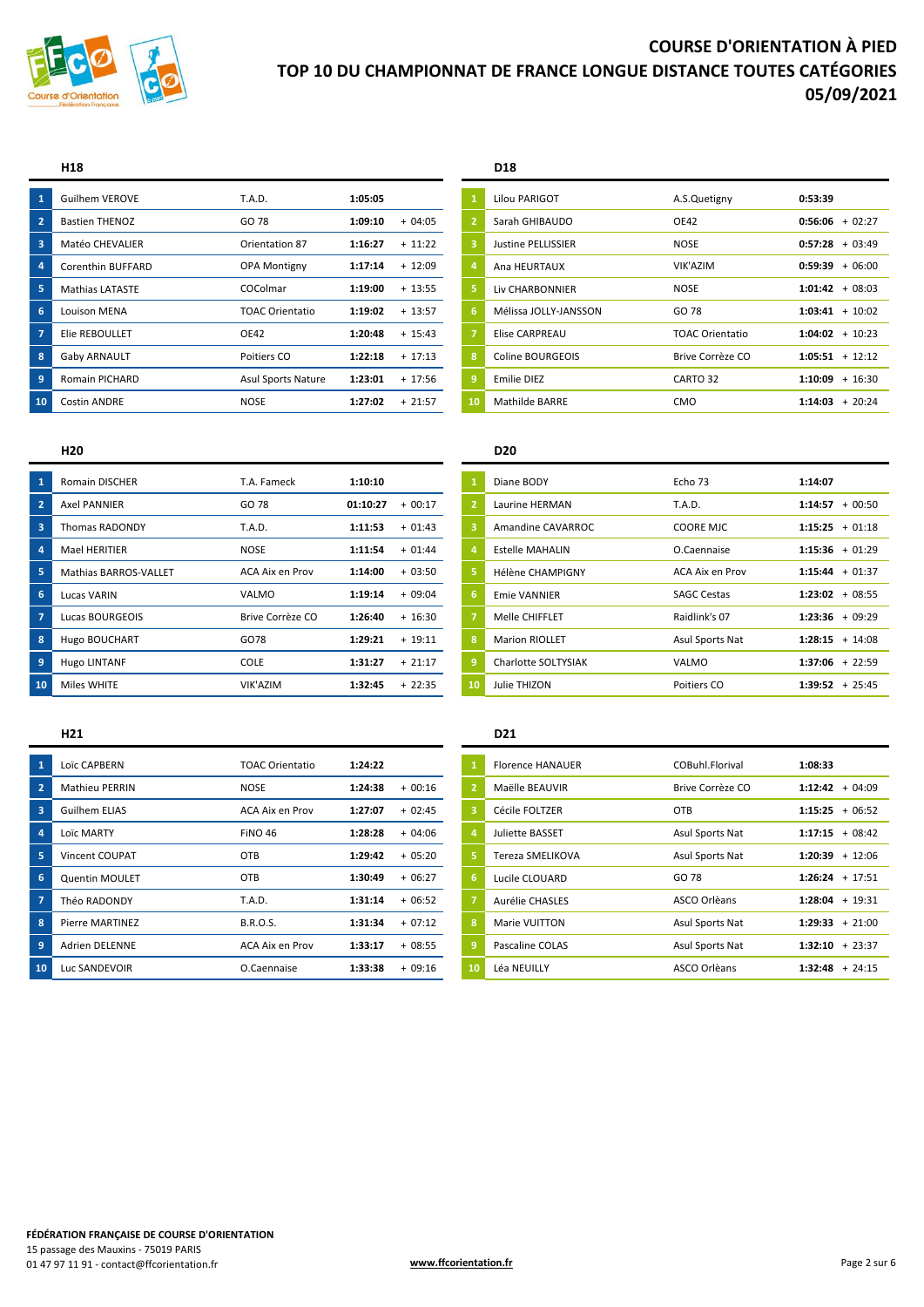

|    | Yoan GARDE              | <b>OE42</b>   | 1:12:28 |                | Hana GARDE             | <b>OE42</b>         | 0:46:57             |
|----|-------------------------|---------------|---------|----------------|------------------------|---------------------|---------------------|
|    | Michael DESQUEYROUX     | ASM CO        | 1:22:07 | $+09:39$       | Charlotte BOUCHET      | COCS                | $0:49:24 + 02:27$   |
| 3  | Steve LECONTE           | Balise 63     | 1:22:32 | $+10:04$       | Céline DODIN           | ACA Aix en Prov     | $0:55:31 + 08:34$   |
|    | Gregory BLOT            | POP           | 1:24:48 | $+ 12:20$      | Agnès MERCIER          | <b>T.A.D.</b>       | $0:58:08 + 11:11$   |
|    | <b>Martin MOTTET</b>    | <b>CRCO</b>   | 1:27:57 | $+ 15:29$      | <b>Pauline ENDRESS</b> | CRCO                | $1:04:54 + 17:57$   |
| 6  | <b>Emmanuel RIBIER</b>  | OE42          | 1:29:34 | $+17:06$<br>6  | Alisée VIVOT           | T.A.D.              | $1:06:35 + 19:38$   |
|    | <b>Guillaume ROCHE</b>  | Balise 63     | 1:32:38 | $+20:10$       | Aurélie IZARD          | <b>BOA Albi</b>     | $1:15:34 + 28:37$   |
| 8  | <b>Vincent VOIVENEL</b> | VIK'AZIM      | 1:32:45 | $+20:17$<br>8  | Eloise LOUVET          | <b>OPA Montigny</b> | $1:24:24 + 37:27$   |
| 9  | Sébastien RORA          | <b>COPIDO</b> | 1:34:22 | $+21:54$       | <b>Emilie CALANDOT</b> | O.Caennaise         | $1:26:26 + 39:29$   |
| 10 | <b>Cédric BARLET</b>    | Scapa Nancy   | 1:34:40 | 10<br>$+22:12$ | Danni ZHEN             | YCONE-Sens          | $+02:52$<br>1:49:49 |

## **H35 D35**

| 1              | Hana GARDE             | OE42                   | 0:46:57             |
|----------------|------------------------|------------------------|---------------------|
| $\overline{2}$ | Charlotte BOUCHET      | COCS                   | $+02:27$<br>0:49:24 |
| 3              | Céline DODIN           | <b>ACA Aix en Prov</b> | 0:55:31<br>$+08:34$ |
| 4              | Agnès MERCIER          | T.A.D.                 | $0:58:08 + 11:11$   |
| 5              | <b>Pauline ENDRESS</b> | CRCO                   | 1:04:54<br>$+17:57$ |
| 6              | Alisée VIVOT           | T.A.D.                 | $1:06:35 + 19:38$   |
| $\overline{7}$ | Aurélie IZARD          | <b>BOA Albi</b>        | $1:15:34 + 28:37$   |
| 8              | Eloise LOUVET          | <b>OPA Montigny</b>    | $1:24:24 + 37:27$   |
| 9              | <b>Emilie CALANDOT</b> | O.Caennaise            | $1:26:26 + 39:29$   |
| 10             | Danni ZHEN             | YCONE-Sens             | 1:49:49<br>$+02:52$ |

| O.Caennaise     | 1:13:50              | <b>Adeline IMBERT</b>                      | LOUP          | 0:59:10             |
|-----------------|----------------------|--------------------------------------------|---------------|---------------------|
|                 |                      |                                            |               |                     |
|                 | 1:16:35<br>$+02:45$  | Marie DESRUMAUX                            | VALMO         | 1:00:45<br>$+01:35$ |
| VALMO           | 1:17:37<br>$+03:47$  | <b>Marianne PAULY</b>                      | CMO           | $1:02:20 + 03:10$   |
| Asul Sports Nat | 1:18:24<br>$+04:34$  | Sabrina MOUCHETTE                          | <b>COPIDO</b> | $+03:59$<br>1:03:09 |
| ASM CO          | 1:19:31<br>$+05:41$  | Marie-Line GARCIA                          | Raidlink's 07 | $1:03:33 + 04:23$   |
| SMOG            | 1:21:20<br>$+07:30$  | Marie COMPAGNON<br>6.                      | <b>CMO</b>    | $+05:54$<br>1:05:04 |
| SMOG            | 1:23:57<br>$+ 10:07$ | Céline HERAULT                             | FINO46        | $1:07:51 + 08:41$   |
| ASCO Orlèans    | 1:24:33<br>$+10:43$  | $\mathbf{R}$<br><b>Charlotte FORESTIER</b> | OTB           | $+09:14$<br>1:08:24 |
| <b>B.R.O.S.</b> | 1:28:58<br>$+ 15:08$ | Marie DINGREVILLE                          | VALMO         | $1:09:34 + 10:24$   |
| T.A. Fameck     | 1:31:19<br>$+17:29$  | Anne-Sophie BRAY<br>10                     | ASCO Orlèans  | $1:11:16 + 12:06$   |
|                 | <b>OE42</b>          |                                            |               |                     |

### **H40 D40**

| François CALANDOT        | O.Caennaise     | 1:13:50 |           |                | <b>Adeline IMBERT</b>      | <b>LOUP</b>   | 0:59:10           |
|--------------------------|-----------------|---------|-----------|----------------|----------------------------|---------------|-------------------|
| Nicolas GHIBAUDO         | <b>OE42</b>     | 1:16:35 | $+02:45$  | $\overline{2}$ | Marie DESRUMAUX            | VALMO         | $1:00:45 + 01:35$ |
| Jérôme BAUDSON           | VALMO           | 1:17:37 | $+03:47$  | 3              | <b>Marianne PAULY</b>      | <b>CMO</b>    | $1:02:20 + 03:10$ |
| Laurent DECHAVANNE       | Asul Sports Nat | 1:18:24 | $+04:34$  |                | Sabrina MOUCHETTE          | <b>COPIDO</b> | $1:03:09 + 03:59$ |
| Cyril HERVE              | ASM CO          | 1:19:31 | $+05:41$  | Ι5.            | Marie-Line GARCIA          | Raidlink's 07 | $1:03:33 + 04:23$ |
| Pierre LAUTRETE          | SMOG            | 1:21:20 | $+07:30$  | 6              | Marie COMPAGNON            | <b>CMO</b>    | $1:05:04 + 05:54$ |
| <b>Matthieu BARRIERE</b> | SMOG            | 1:23:57 | $+ 10:07$ |                | Céline HERAULT             | FINO46        | $1:07:51 + 08:41$ |
| Alexis GUIOT             | ASCO Orlèans    | 1:24:33 | $+10:43$  | 8              | <b>Charlotte FORESTIER</b> | <b>OTB</b>    | $1:08:24 + 09:14$ |
| Ludovic LAGENEBRE        | <b>B.R.O.S.</b> | 1:28:58 | $+ 15:08$ | 9              | Marie DINGREVILLE          | VALMO         | $1:09:34 + 10:24$ |
| <b>Mathieu LEMERCIER</b> | T.A. Fameck     | 1:31:19 | $+17:29$  | 10             | Anne-Sophie BRAY           | ASCO Orlèans  | $1:11:16 + 12:06$ |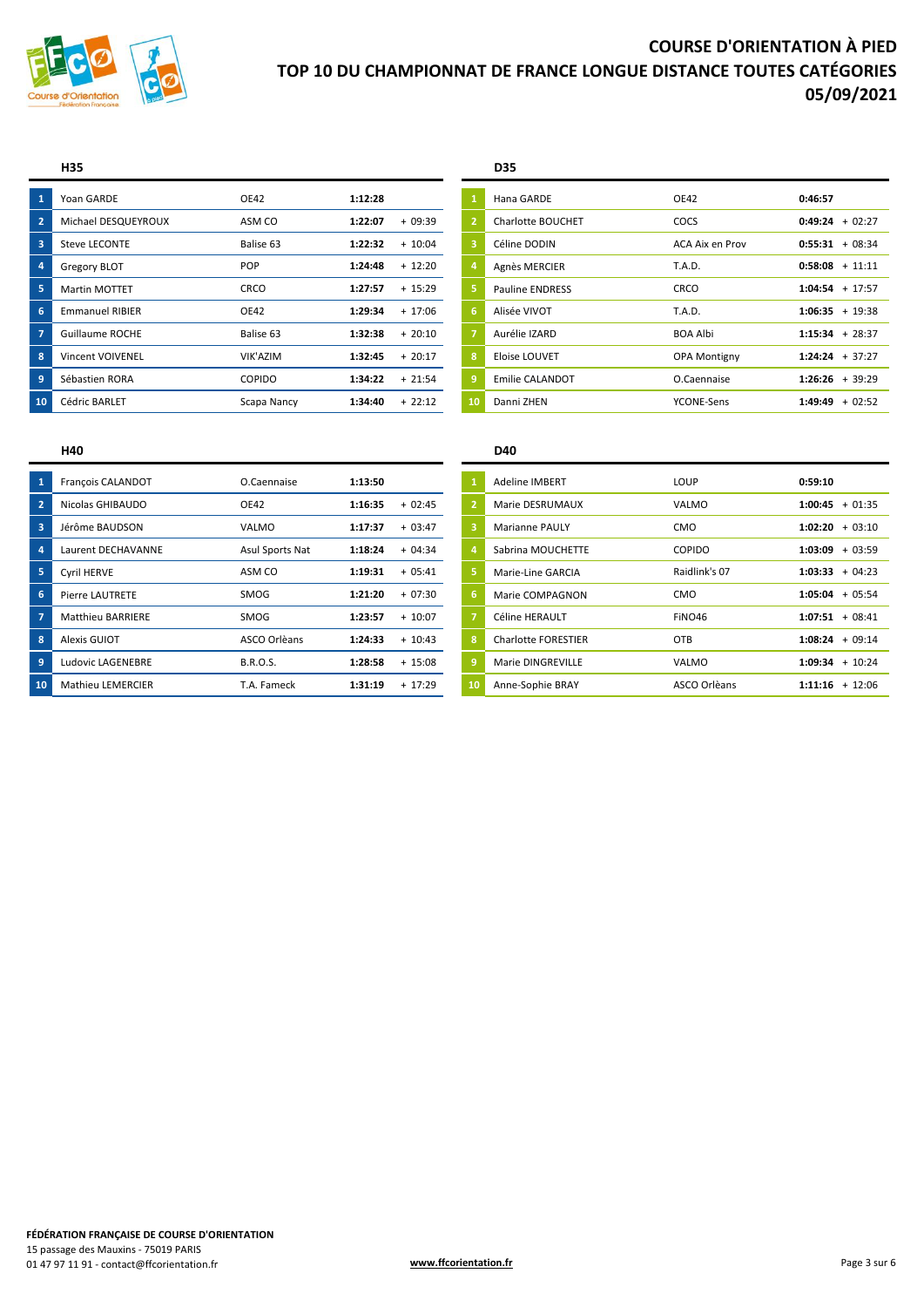

| $\mathbf{1}$   | <b>Fabrice VANNIER</b> | Balise 77       | 1:00:17 |           |    | <b>Emmanuelle VALENTIN</b> | <b>B.R.O.S</b> | 0:53:29             |
|----------------|------------------------|-----------------|---------|-----------|----|----------------------------|----------------|---------------------|
| $\overline{2}$ | François PRADEAU       | Balise 63       | 1:02:10 | $+01:53$  |    | Marie-Hélène MOULIERE      | VervinsO       | $+01:06$<br>0:54:35 |
| 3              | Laurent CHAMPIGNY      | ACA Aix en Prov | 1:03:08 | $+02:51$  |    | Valérie OCTOBRE            | Raidlink's 07  | $+04:09$<br>0:57:38 |
| 4              | David LESQUER          | Raidlink's 07   | 1:06:11 | $+05:54$  |    | Perrine THENOZ             | GO 78          | $0:58:08 + 04:39$   |
| 5              | <b>Fabio BULLA</b>     | Orientation 87  | 1:07:15 | $+06:58$  |    | Karine OUVRARD             | OPA            | $0:59:26 + 05:57$   |
| 6              | Xavier ANDRIEUX        | Echo 73         | 1:09:56 | $+09:39$  |    | Stephanie VARRON           | AS IGN         | $+06:27$<br>0:59:56 |
| -7             | Johann LASOUCHE        | Asul Sports Nat | 1:10:28 | $+10:11$  |    | Clotilde PERRIN            | A.S.Quetigny   | $1:00:10 + 06:41$   |
| 8              | Jérome DANEL           | VALMO           | 1:12:48 | $+12:31$  | 8  | Isabelle BROUSSE           | Poitiers CO    | $1:01:32 + 08:03$   |
| $\overline{9}$ | <b>Emmanuel BARRE</b>  | CMO             | 1:14:25 | $+ 14:08$ |    | Virginie BULLA             | Orientation 87 | $1:04:51 + 11:22$   |
| 10             | Nicolas RICHARD        | Boussole en F.  | 1:17:01 | $+ 16:44$ | 10 | <b>Charlotte ANDRE</b>     | <b>NOSE</b>    | $1:04:57 + 11:28$   |

### **H45 D45**

| <b>Fabrice VANNIER</b> | Balise 77       | 1:00:17 |           |                         | Emmanuelle VALENTIN    | <b>B.R.O.S</b> | 0:53:29           |
|------------------------|-----------------|---------|-----------|-------------------------|------------------------|----------------|-------------------|
| François PRADEAU       | Balise 63       | 1:02:10 | $+01:53$  | $\mathbf{2}^{\prime}$   | Marie-Hélène MOULIERE  | VervinsO       | $0:54:35 + 01:06$ |
| Laurent CHAMPIGNY      | ACA Aix en Prov | 1:03:08 | $+02:51$  | $\overline{\mathbf{3}}$ | Valérie OCTOBRE        | Raidlink's 07  | $0:57:38 + 04:09$ |
| David LESQUER          | Raidlink's 07   | 1:06:11 | $+05:54$  | $\overline{a}$          | Perrine THENOZ         | GO 78          | $0:58:08 + 04:39$ |
| <b>Fabio BULLA</b>     | Orientation 87  | 1:07:15 | $+06:58$  | 5                       | Karine OUVRARD         | <b>OPA</b>     | $0:59:26 + 05:57$ |
| Xavier ANDRIEUX        | Echo 73         | 1:09:56 | $+09:39$  | 6                       | Stephanie VARRON       | AS IGN         | $0:59:56 + 06:27$ |
| Johann LASOUCHE        | Asul Sports Nat | 1:10:28 | $+10:11$  | $\overline{7}$          | Clotilde PERRIN        | A.S.Quetigny   | $1:00:10 + 06:41$ |
| Jérome DANEL           | VALMO           | 1:12:48 | $+12:31$  | 8                       | Isabelle BROUSSE       | Poitiers CO    | $1:01:32 + 08:03$ |
| <b>Emmanuel BARRE</b>  | <b>CMO</b>      | 1:14:25 | $+ 14:08$ | $\overline{9}$          | Virginie BULLA         | Orientation 87 | $1:04:51 + 11:22$ |
| Nicolas RICHARD        | Boussole en F.  | 1:17:01 | $+ 16:44$ | 10                      | <b>Charlotte ANDRE</b> | <b>NOSE</b>    | $1:04:57 + 11:28$ |
|                        |                 |         |           |                         |                        |                |                   |

|                         | <b>Gilles PERRIN</b>   | <b>NOSE</b>         | 0:55:25 |           |    | Véronique HERITIER       | <b>NOSE</b>      | 0:49:53           |
|-------------------------|------------------------|---------------------|---------|-----------|----|--------------------------|------------------|-------------------|
| $\overline{2}$          | <b>Benoit VERDENAL</b> | Scapa Nancy         | 1:00:01 | $+04:36$  |    | Marie-Violaine PALCAU    | ASO              | $0:52:04 + 02:11$ |
| $\overline{\mathbf{3}}$ | Raphaël LE CAM         | CRCO                | 1:00:08 | $+04:43$  |    | Marie MORLON             | Talant SO        | $0:54:35 + 04:42$ |
|                         | <b>Eddie WYMER</b>     | Balise 25           | 1:02:44 | $+07:19$  |    | <b>Christine PETINON</b> | CRO <sub>2</sub> | $0:54:56 + 05:03$ |
|                         | <b>Pascal PANNIER</b>  | GO 78               | 1:05:13 | $+09:48$  |    | Agnès SEGONDY            | T.A. Fameck      | $0:57:58 + 08:05$ |
| 6                       | <b>Emmanuel ROINE</b>  | <b>OPA Montigny</b> | 1:07:48 | $+12:23$  | 6  | Muriel LE CAM            | CRCO             | $0:58:52 + 08:59$ |
|                         | Thierry BODY           | Echo 73             | 1:09:23 | $+13:58$  |    | Sandra OLIVIER           | Balise 77        | $1:02:50 + 12:57$ |
| -8                      | Pascal LASSALLE        | CO Ambérieu         | 1:09:27 | $+ 14:02$ | 8  | Valérie FIGUIERE         | Givry SO         | $1:04:50 + 14:57$ |
|                         | Eric BRASSART          | O.Caennaise         | 1:09:47 | $+ 14:22$ |    | Isabelle WYMER           | Balise 25        | $1:07:50 + 17:57$ |
| 10                      | Claude BORDENAVE       | GO 78               | 1:10:22 | $+ 14:57$ | 10 | <b>Pascale PERRAULT</b>  | COF              | $1:10:56 + 21:03$ |
|                         |                        |                     |         |           |    |                          |                  |                   |

| $\overline{1}$          | Gilles CLOUZEAU         | COF             | 0:44:09 |           |    | Isabelle DERMINE        | Dauphine'O             | 0:53:11           |          |
|-------------------------|-------------------------|-----------------|---------|-----------|----|-------------------------|------------------------|-------------------|----------|
| $\overline{2}$          | Michel VUILLEMIN        | Balise 25       | 0:45:50 | $+01:41$  |    | Caroline SAMSON         | Poitiers CO            | 0:55:00           | $+01:49$ |
| $\overline{\mathbf{3}}$ | Christophe VILLAR       | <b>COSE</b>     | 0:47:06 | $+02:57$  | з  | Karine MAES             | <b>COL</b>             | 1:01:05           | $+07:54$ |
| $\overline{4}$          | <b>Philippe SANCHEZ</b> | <b>COBS</b>     | 0:48:38 | $+04:29$  |    | Valérie CLOUZEAU        | COF                    | $1:02:42 + 09:31$ |          |
| 5                       | Jean-Charles LALEVEE    | Vallée Ouche OR | 0:51:08 | $+06:59$  |    | Valérie BERGER-CAPBERN  | <b>TOAC Orientatio</b> | $1:03:00 + 09:49$ |          |
| 6                       | <b>Andreas GROTE</b>    | O.Caennaise     | 0:51:49 | $+07:40$  | 6  | Lucia CALANDRY          | ASO                    | 1:03:21           | + 10:10  |
| $\sqrt{7}$              | Serge GRILLET           | ASO             | 0:52:02 | $+07:53$  |    | Marie BONDIVIENNE       | COOL                   | $1:03:24 + 10:13$ |          |
| $\overline{\mathbf{8}}$ | Christophe RAUTURIER    | GO 78           | 0:54:16 | $+10:07$  | 8  | <b>Blandine PIERSON</b> | Chantelle SN           | $1:05:51 + 12:40$ |          |
| $\overline{9}$          | Jean-Marc POIVERT       | COF             | 0:57:33 | $+ 13:24$ | 9  | Camille GIRE            | <b>OPA Montigny</b>    | $1:07:01 + 13:50$ |          |
| 10                      | Pascal MOUTAULT         | <b>COTS</b>     | 1:01:46 | $+17:37$  | 10 | Marie-Pierre GONZALEZ   | ASM CO                 | $1:08:45 + 15:34$ |          |

## **H50 D50**

| $\mathbf{1}$   | Véronique HERITIER       | <b>NOSE</b>      | 0:49:53              |
|----------------|--------------------------|------------------|----------------------|
| $\overline{2}$ | Marie-Violaine PALCAU    | ASO              | $+02:11$<br>0:52:04  |
| 3              | Marie MORLON             | Talant SO        | 0:54:35<br>$+04:42$  |
| $\overline{a}$ | <b>Christine PETINON</b> | CRO <sub>2</sub> | 0:54:56<br>$+05:03$  |
| 5              | Agnès SEGONDY            | T.A. Fameck      | $+08:05$<br>0:57:58  |
| 6              | Muriel LE CAM            | <b>CRCO</b>      | 0:58:52<br>$+08:59$  |
| $\overline{7}$ | Sandra OLIVIER           | Balise 77        | 1:02:50<br>$+12:57$  |
| 8              | Valérie FIGUIERE         | Givry SO         | 1:04:50<br>$+ 14:57$ |
| 9              | <b>Isabelle WYMER</b>    | Balise 25        | 1:07:50<br>$+ 17:57$ |
| 10             | Pascale PERRAULT         | COF              | 1:10:56<br>$+21:03$  |

## **H55 D55**

|     | Gilles CLOUZEAU      | COF             | 0:44:09 |           |    | Isabelle DERMINE        | Dauphine'O             | 0:53:11           |
|-----|----------------------|-----------------|---------|-----------|----|-------------------------|------------------------|-------------------|
|     | Michel VUILLEMIN     | Balise 25       | 0:45:50 | $+01:41$  |    | Caroline SAMSON         | Poitiers CO            | $0:55:00 + 01:49$ |
|     | Christophe VILLAR    | COSE            | 0:47:06 | $+02:57$  | 3  | Karine MAES             | <b>COL</b>             | $1:01:05 + 07:54$ |
|     | Philippe SANCHEZ     | <b>COBS</b>     | 0:48:38 | $+04:29$  |    | Valérie CLOUZEAU        | COF                    | $1:02:42 + 09:31$ |
|     | Jean-Charles LALEVEE | Vallée Ouche OR | 0:51:08 | $+06:59$  | 5. | Valérie BERGER-CAPBERN  | <b>TOAC Orientatio</b> | $1:03:00 + 09:49$ |
|     | <b>Andreas GROTE</b> | O.Caennaise     | 0:51:49 | $+07:40$  | 6  | Lucia CALANDRY          | <b>ASO</b>             | $1:03:21 + 10:10$ |
|     | Serge GRILLET        | ASO             | 0:52:02 | $+07:53$  |    | Marie BONDIVIENNE       | COOL                   | $1:03:24 + 10:13$ |
|     | Christophe RAUTURIER | GO 78           | 0:54:16 | $+10:07$  | 8  | <b>Blandine PIERSON</b> | Chantelle SN           | $1:05:51 + 12:40$ |
|     | Jean-Marc POIVERT    | COF             | 0:57:33 | $+ 13:24$ | 9  | Camille GIRE            | <b>OPA Montigny</b>    | $1:07:01 + 13:50$ |
| LO. | Pascal MOUTAULT      | <b>COTS</b>     | 1:01:46 | $+ 17:37$ | 10 | Marie-Pierre GONZALEZ   | ASM CO                 | $1:08:45 + 15:34$ |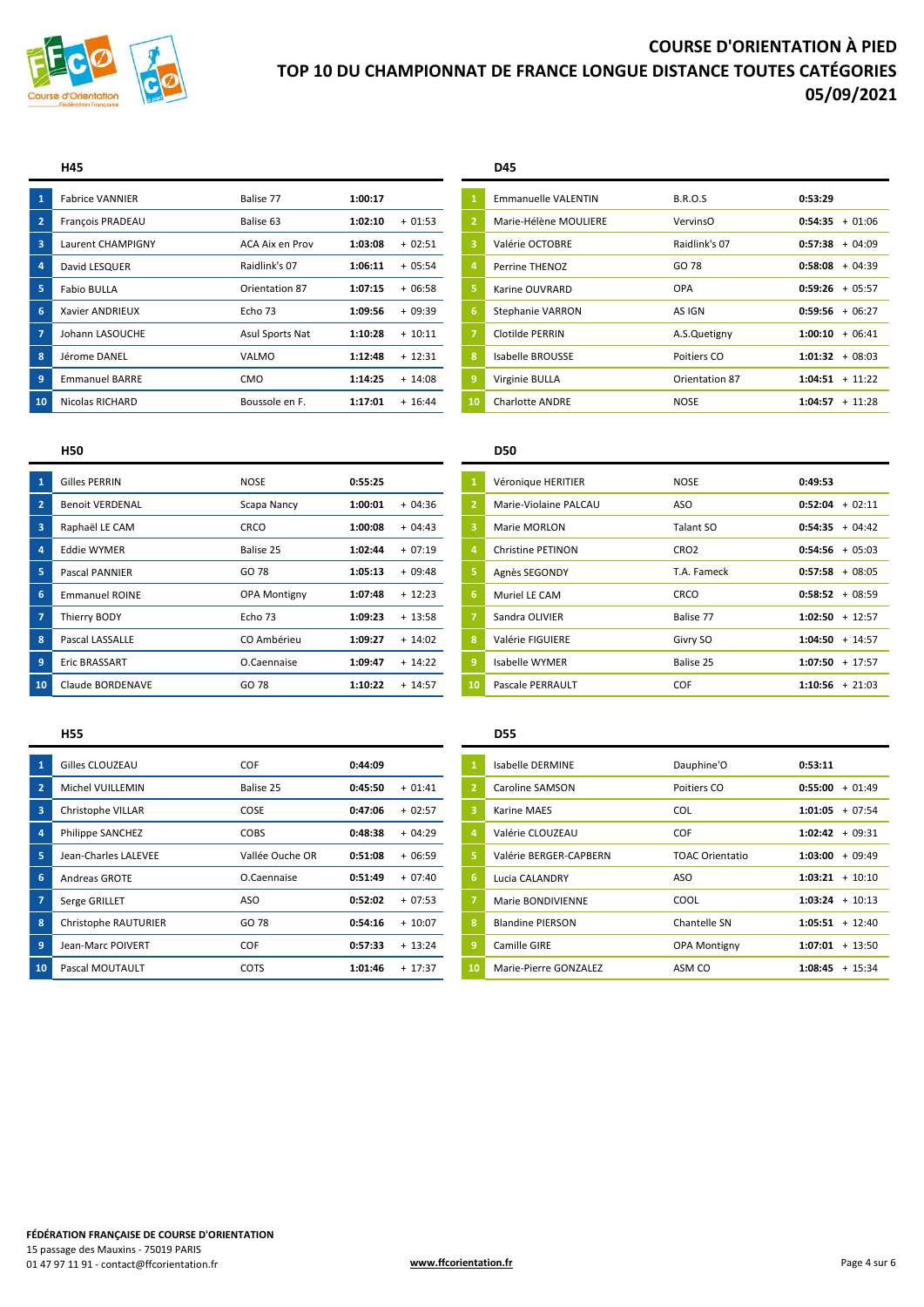

|    | <b>Yves DEVILLE</b>    | ASM CO          | 0:39:19 |          |    | Pascale PREVOST         | <b>OPA Montigny</b> | 0:46:06              |
|----|------------------------|-----------------|---------|----------|----|-------------------------|---------------------|----------------------|
|    | Joël POULAIN           | CapOnord        | 0:40:06 | $+00:47$ |    | Marie-Françoise ROUX    | <b>NOSE</b>         | 0:47:45<br>$+01:39$  |
|    | Philippe POGU          | Scapa Nancy     | 0:42:15 | $+02:56$ |    | Sylvie MARCHESIN        | Scapa Nancy         | $+01:59$<br>0:48:05  |
|    | Anthony COX            | <b>COLE</b>     | 0:43:04 | $+03:45$ |    | Catherine BOELLE        | COOL                | $0:51:26 + 05:20$    |
|    | Jean-François MORLON   | Talant SO       | 0:43:49 | $+04:30$ |    | Pascale MARTIN          | RO'Paris            | $+06:01$<br>0:52:07  |
| 6  | Konstantin SMIRNOV     | VALMO           | 0:44:24 | $+05:05$ | ь  | Anne-Françoise LE ROUX  | ASM CO              | $+08:55$<br>0:55:01  |
|    | <b>Patrick CAPBERN</b> | TOAC Orientatio | 0:44:42 | $+05:23$ |    | Sylvie BOUCHE           | <b>COLE</b>         | $1:03:17 + 17:11$    |
| 8  | Jens KASTENSSON        | <b>VSAO</b>     | 0:44:57 | $+05:38$ |    | Sylvie AUBERT LE NOUY   | ASM CO              | $+ 18:09$<br>1:04:15 |
|    | J-Yves HURTAUD         | <b>CMO</b>      | 0:45:28 | $+06:09$ |    | <b>Marie ARMBRUSTER</b> | Balise 25           | $+20:44$<br>1:06:50  |
| 10 | Claude PARIZOTTO       | N.O.R.D.        | 0:46:37 | $+07:18$ | 10 | Martinez MAYSONNAVE     | <b>B.R.O.S</b>      | $+23:11$<br>1:09:17  |

### **H60 D60**

|    | <b>Yves DEVILLE</b>    | ASM CO                 | 0:39:19 |          |                | Pascale PREVOST         | <b>OPA Montigny</b> | 0:46:06           |
|----|------------------------|------------------------|---------|----------|----------------|-------------------------|---------------------|-------------------|
|    | Joël POULAIN           | CapOnord               | 0:40:06 | $+00:47$ | $\overline{2}$ | Marie-Françoise ROUX    | <b>NOSE</b>         | $0:47:45 + 01:39$ |
|    | Philippe POGU          | Scapa Nancy            | 0:42:15 | $+02:56$ | з              | Sylvie MARCHESIN        | Scapa Nancy         | $0:48:05 + 01:59$ |
|    | Anthony COX            | <b>COLE</b>            | 0:43:04 | $+03:45$ | $\overline{a}$ | Catherine BOELLE        | <b>COOL</b>         | $0:51:26 + 05:20$ |
|    | Jean-François MORLON   | Talant SO              | 0:43:49 | $+04:30$ |                | Pascale MARTIN          | RO'Paris            | $0:52:07 + 06:01$ |
|    | Konstantin SMIRNOV     | VALMO                  | 0:44:24 | $+05:05$ | 16.            | Anne-Françoise LE ROUX  | ASM CO              | $0:55:01 + 08:55$ |
|    | <b>Patrick CAPBERN</b> | <b>TOAC Orientatio</b> | 0:44:42 | $+05:23$ | 7              | Sylvie BOUCHE           | <b>COLE</b>         | $1:03:17 + 17:11$ |
|    | Jens KASTENSSON        | <b>VSAO</b>            | 0:44:57 | $+05:38$ | 8              | Sylvie AUBERT LE NOUY   | ASM CO              | $1:04:15 + 18:09$ |
|    | J-Yves HURTAUD         | <b>CMO</b>             | 0:45:28 | $+06:09$ | 9              | <b>Marie ARMBRUSTER</b> | Balise 25           | $1:06:50 + 20:44$ |
| ۱O | Claude PARIZOTTO       | N.O.R.D.               | 0:46:37 | $+07:18$ | 10             | Martinez MAYSONNAVE     | <b>B.R.O.S</b>      | $1:09:17 + 23:11$ |
|    |                        |                        |         |          |                |                         |                     |                   |

### **H65 D65**

|    | Christian CACHARD        | Asul Sports Nat    | 0:42:21 |           |    | <b>Guyonne PETIT</b>      | ASMB-CO       | 0:48:36 |                     |
|----|--------------------------|--------------------|---------|-----------|----|---------------------------|---------------|---------|---------------------|
|    | Michel VINCENT           | <b>COOL</b>        | 0:45:28 | $+03:07$  |    | Jocelyne ROUPIOZ          | Raidlink's 07 |         | $0:50:48 + 02:12$   |
| B  | <b>Francis TERRIN</b>    | ACA Aix en Prov    | 0:46:12 | $+03:51$  | B  | Daniele GATY              | <b>OE42</b>   |         | $1:04:46 + 16:10$   |
|    | Jean-Marie FATH          | Scapa Nancy        | 0:46:36 | $+04:15$  |    | <b>Evelyne THIEBAUT</b>   | Scapa Nancy   |         | $1:05:33 + 16:57$   |
|    | <b>Christian ESCUDIE</b> | <b>BOA Albi</b>    | 0:48:13 | $+05:52$  |    | <b>Françoise PAPILLON</b> | A.S.Quetigny  |         | $1:09:24 + 20:48$   |
| 6  | Daniel PAPILLON          | A.S.Quetigny       | 0:48:36 | $+06:15$  | -6 | Mireille BARNIER          | <b>MARCO</b>  |         | $1:11:16 + 22:40$   |
|    | J-François BATTISTA      | <b>SAGC Cestas</b> | 0:50:10 | $+07:49$  |    | Dominique RUFFIER         | ASCO Orlèans  |         | $2:02:49 + 1:14:13$ |
| 8  | Pierre DAYON             | <b>B.R.O.S.</b>    | 0:51:09 | $+08:48$  |    |                           |               |         |                     |
| 9  | Jean-Luc BOELLE          | COOL               | 0:56:13 | $+ 13:52$ |    |                           |               |         |                     |
| 10 | J-Luc KORUS              | CMO                | 0:58:58 | $+ 16:37$ |    |                           |               |         |                     |
|    |                          |                    |         |           |    |                           |               |         |                     |

| Christian CACHARD        | Asul Sports Nat    | 0:42:21 |          |    | <b>Guyonne PETIT</b> | ASMB-CO       | 0:48:36 |                   |
|--------------------------|--------------------|---------|----------|----|----------------------|---------------|---------|-------------------|
| Michel VINCENT           | COOL               | 0:45:28 | $+03:07$ |    | Jocelyne ROUPIOZ     | Raidlink's 07 |         | $0:50:48 + 02:12$ |
| <b>Francis TERRIN</b>    | ACA Aix en Prov    | 0:46:12 | $+03:51$ |    | Daniele GATY         | <b>OE42</b>   |         | $1:04:46 + 16:10$ |
| Jean-Marie FATH          | Scapa Nancy        | 0:46:36 | $+04:15$ |    | Evelyne THIEBAUT     | Scapa Nancy   | 1:05:33 | $+16:57$          |
| <b>Christian ESCUDIE</b> | BOA Albi           | 0:48:13 | $+05:52$ |    | Françoise PAPILLON   | A.S.Quetigny  |         | $1:09:24 + 20:48$ |
| Daniel PAPILLON          | A.S.Quetigny       | 0:48:36 | $+06:15$ | 6. | Mireille BARNIER     | MARCO         |         | $1:11:16 + 22:40$ |
| J-François BATTISTA      | <b>SAGC Cestas</b> | 0:50:10 | $+07:49$ |    | Dominique RUFFIER    | ASCO Orlèans  | 2:02:49 | $+1:14:13$        |

|                | Patrick ROBIN       | <b>CMO</b>         | 0:40:21 |           |                | Monique DUBROCA         | <b>SAGC Cestas</b> | 0:49:06 |
|----------------|---------------------|--------------------|---------|-----------|----------------|-------------------------|--------------------|---------|
| $\overline{2}$ | Alain RUAUD         | Balise 25          | 0:44:26 | $+04:05$  | $\overline{2}$ | <b>Nelly DEVILLE</b>    | Scapa Nancy        | 0:51:55 |
| 3              | J-Claude MENUT      | <b>BOA Albi</b>    | 0:46:27 | $+06:06$  | 3              | Annick COULON           | <b>VSAO</b>        | 0:55:17 |
| 4              | Hervé CABON         | Individuel         | 0:48:31 | $+08:10$  | $\overline{a}$ | Madeleine DIEUDONNE     | ASMB-CO            | 0:56:49 |
| 5              | Jean-Paul DARTHIAIL | <b>SAGC Cestas</b> | 0:49:07 | $+08:46$  | 5              | <b>Françoise FRANTZ</b> | Quimper 29         | 1:20:02 |
| 6              | Jean-Paul BAILLEUL  | <b>B.R.O.S.</b>    | 0:51:11 | $+10:50$  | 6              | <b>Annie NATALI</b>     | <b>BOA Albi</b>    | 1:24:27 |
|                | Jacques LE ROUX     | <b>CRCO</b>        | 0:53:02 | $+ 12:41$ |                |                         |                    |         |
| 8              | Alain FOURGASSIE    | <b>SAGC Cestas</b> | 0:54:39 | $+ 14:18$ |                |                         |                    |         |
| 9              | Jean-Paul BAUDOIN   | ACA Aix en Prov    | 0:57:47 | $+ 17:26$ |                |                         |                    |         |
| 10             | Pierre NATALI       | <b>BOA Albi</b>    | 0:59:19 | $+18:58$  |                |                         |                    |         |

## **H70 D70**

| Patrick ROBIN       | CMO                | 0:40:21 |          | Monique DUBROCA      | <b>SAGC Cestas</b> | 0:49:06           |
|---------------------|--------------------|---------|----------|----------------------|--------------------|-------------------|
| Alain RUAUD         | Balise 25          | 0:44:26 | $+04:05$ | <b>Nelly DEVILLE</b> | Scapa Nancy        | $0:51:55 + 02:49$ |
| J-Claude MENUT      | <b>BOA Albi</b>    | 0:46:27 | $+06:06$ | Annick COULON        | <b>VSAO</b>        | $0:55:17 + 06:11$ |
| Hervé CABON         | Individuel         | 0:48:31 | $+08:10$ | Madeleine DIEUDONNE  | ASMB-CO            | $0:56:49 + 07:43$ |
| Jean-Paul DARTHIAIL | <b>SAGC Cestas</b> | 0:49:07 | $+08:46$ | Françoise FRANTZ     | Quimper 29         | $1:20:02 + 30:56$ |
| Jean-Paul BAILLEUL  | <b>B.R.O.S.</b>    | 0:51:11 | $+10:50$ | Annie NATALI         | BOA Albi           | $1:24:27 + 35:21$ |